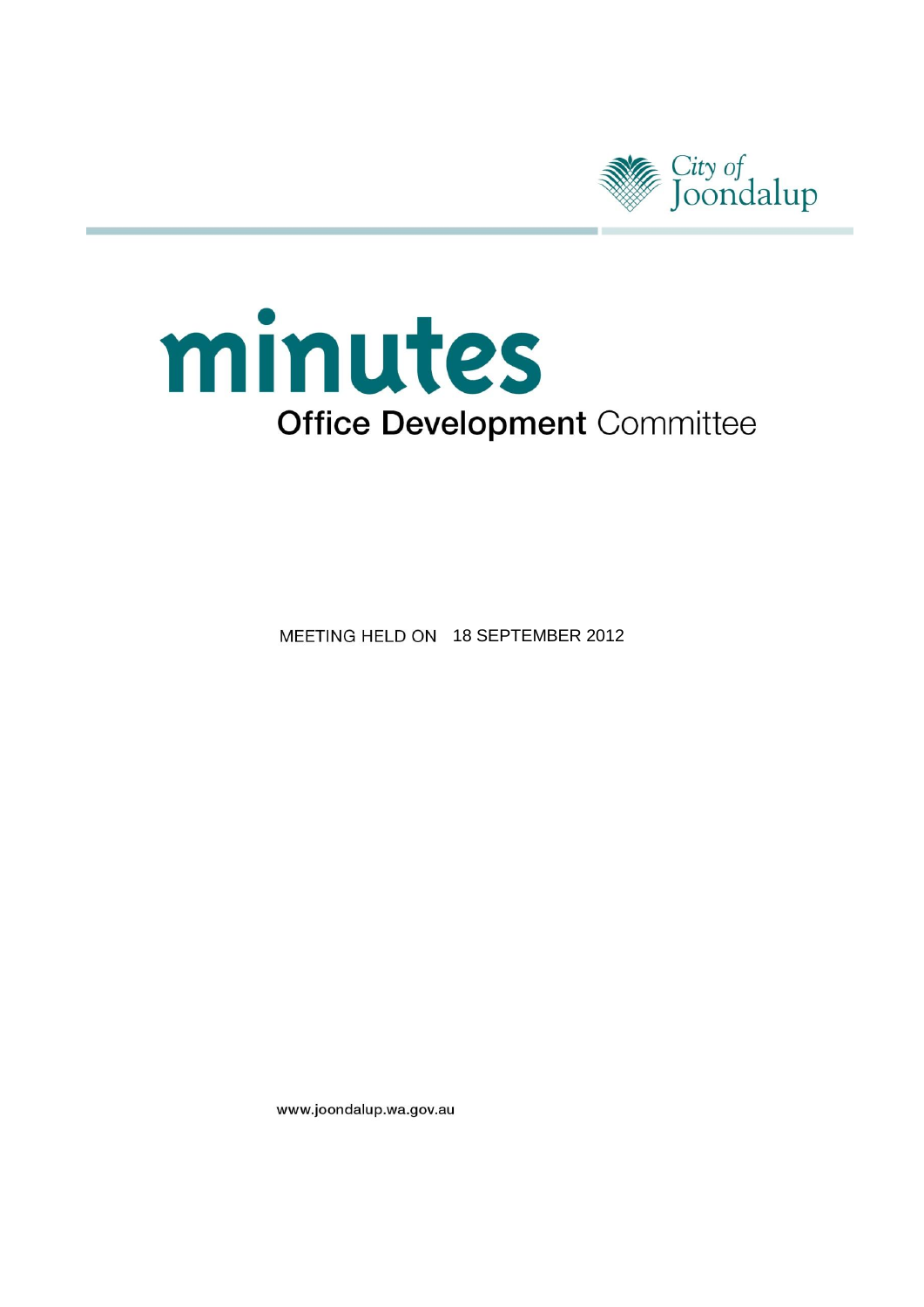## **Item No Title Page No** Declaration of Opening [2](#page-2-0) Election of Presiding Member [2](#page-2-1) Election of Deputy Presiding Member [3](#page-3-0) Public Question Time [3](#page-3-1) Public Statement Time [3](#page-3-2) Apologies/Leave of Absence [3](#page-3-3) Confirmation of Minutes [3](#page-3-4) Announcements by the Presiding Member without discussion [3](#page-3-5) Declarations of Interest [4](#page-4-0) Identification of matters for which the meeting may sit behind closed doors [4](#page-4-1) Petitions and deputations **[4](#page-4-2)** Reports [5](#page-5-0) 1 Joondalup City Centre Commercial Office Development [5](#page-5-0) Motions of which previous notice has been given [7](#page-7-0) Requests for Reports for future consideration [7](#page-7-1) Closure [7](#page-7-2) and 2012 19:00 the Closure 7 and 2012 19:00 the Closure 7 and 2012 19:00 the Closure 7 and 2013 19:00 the Closure 7 and 2013 19:00 the Closure 7 and 2013 19:00 the Closure 7 and 2013 19:00 the Closure 7 and 2013

## **TABLE OF CONTENTS**

#### **Note:**

Clause 77 of the City's Standing Orders Local Law 2005 states:

*"Unless otherwise provided in this local law, the provisions of this local law shall apply to meetings of committees with the exception of:*

- *(a) Clause 29 (Members seating) and*
- *(b) Clause 54 (Limitation on members speaking)"*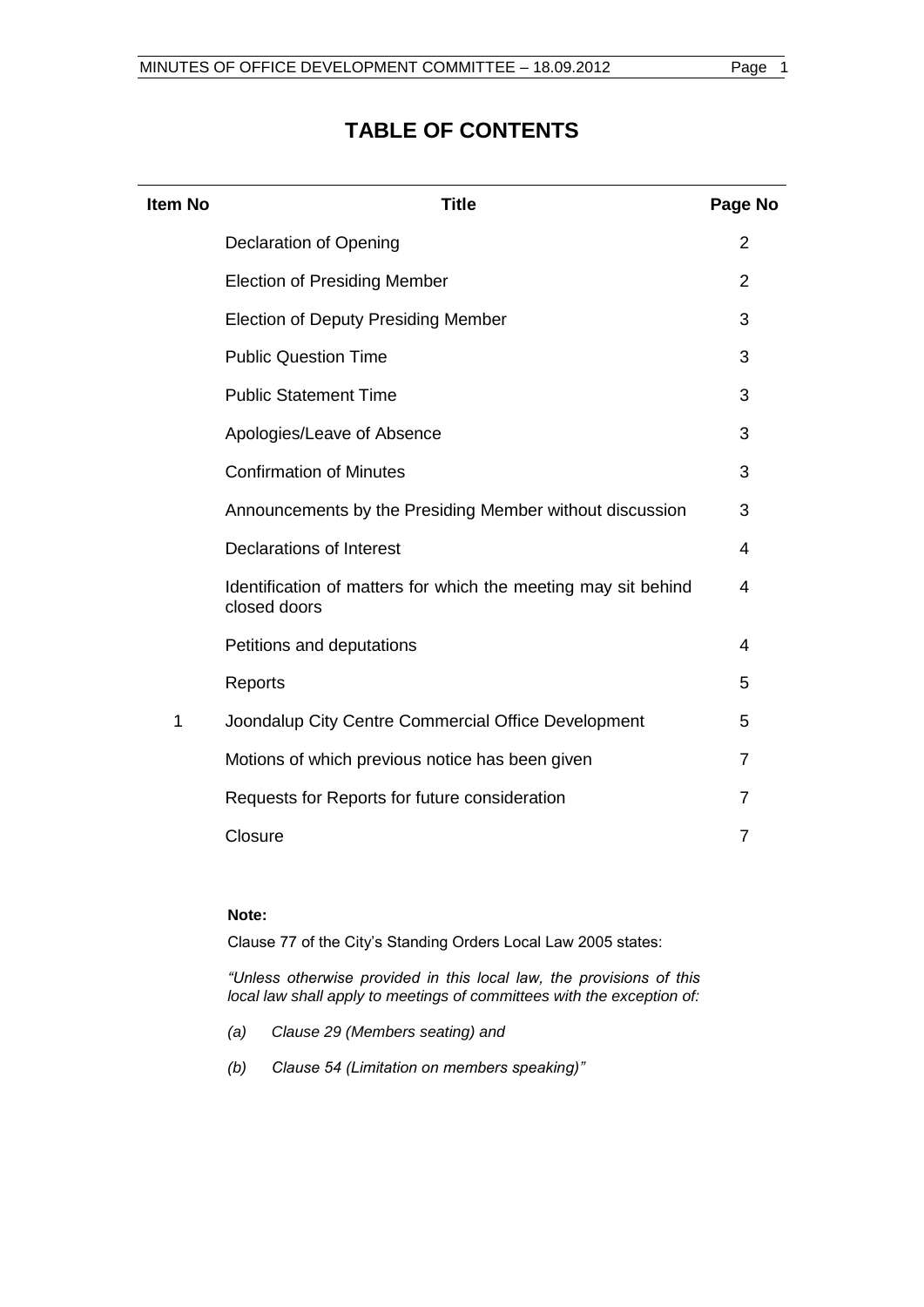## **CITY OF JOONDALUP**

#### **MINUTES OF THE OFFICE DEVELOPMENT COMMITTEE MEETING HELD IN CONFERENCE ROOM 1, JOONDALUP CIVIC CENTRE, BOAS AVENUE, JOONDALUP ON TUESDAY, 18 SEPTEMBER 2012.**

#### **ATTENDANCE**

#### **Committee Members:**

| <b>MAYOR TROY PICKARD</b> | <b>Presiding Member</b>        |                                 |
|---------------------------|--------------------------------|---------------------------------|
| CR KERRY HOLLYWOOD        | <b>Deputy Presiding Member</b> |                                 |
| CR TOM McLEAN, JP         | North Ward                     | absent from 4.38pm until 4.40pm |
| <b>CR LIAM GOBBERT</b>    | <b>Central Ward</b>            |                                 |
| <b>MR GARRY HUNT</b>      | <b>Chief Executive Officer</b> | absent from 3.28pm until 3.29pm |
| <b>MS DALE PAGE</b>       | Director Planning and          |                                 |
|                           | <b>Community Development</b>   | absent from 4.20pm until 4.22pm |

#### **Officers:**

| <b>MR JAMIE PARRY</b>       | Director Governance and Strategy |
|-----------------------------|----------------------------------|
| <b>MR BRAD SILLENCE</b>     | Manager Governance and Marketing |
| <b>MR BLIGNAULT OLIVIER</b> | <b>Manager City Projects</b>     |
| <b>MR SEAN MCLAUGHLIN</b>   | <b>Principal Legal Officer</b>   |
| <b>MR JOHN BYRNE</b>        | Governance Coordinator           |
| <b>MRS DEBORAH GOUGES</b>   | <b>Governance Officer</b>        |

#### **Guests:**

| <b>MR JULIUS SKINNER</b> | Jackson McDonald Lawyers | from $2.51pm$ |
|--------------------------|--------------------------|---------------|
| <b>MR SIMON MOEN</b>     | Jackson McDonald Lawyers | from 2.51pm   |

#### <span id="page-2-0"></span>**DECLARATION OF OPENING**

In the absence of an elected Presiding Member, and in accordance with written authorisation from the Chief Executive Officer, the Director Governance and Strategy acted as Presiding Member and declared the meeting open at 2.45pm.

#### <span id="page-2-1"></span>**ELECTION OF PRESIDING MEMBER**

Section 5.12 of the *Local Government Act 1995* requires a committee appointed by a local government to appoint a Presiding Member as the first item of business at its first meeting. Schedule 2.3 of the Act requires the Chief Executive Officer to preside.

Nominations for the position of Presiding Member are to be given to the Chief Executive Officer in writing, with the vote to be conducted by ballot.

The Director Governance and Strategy sought nominations for the position of Presiding Member.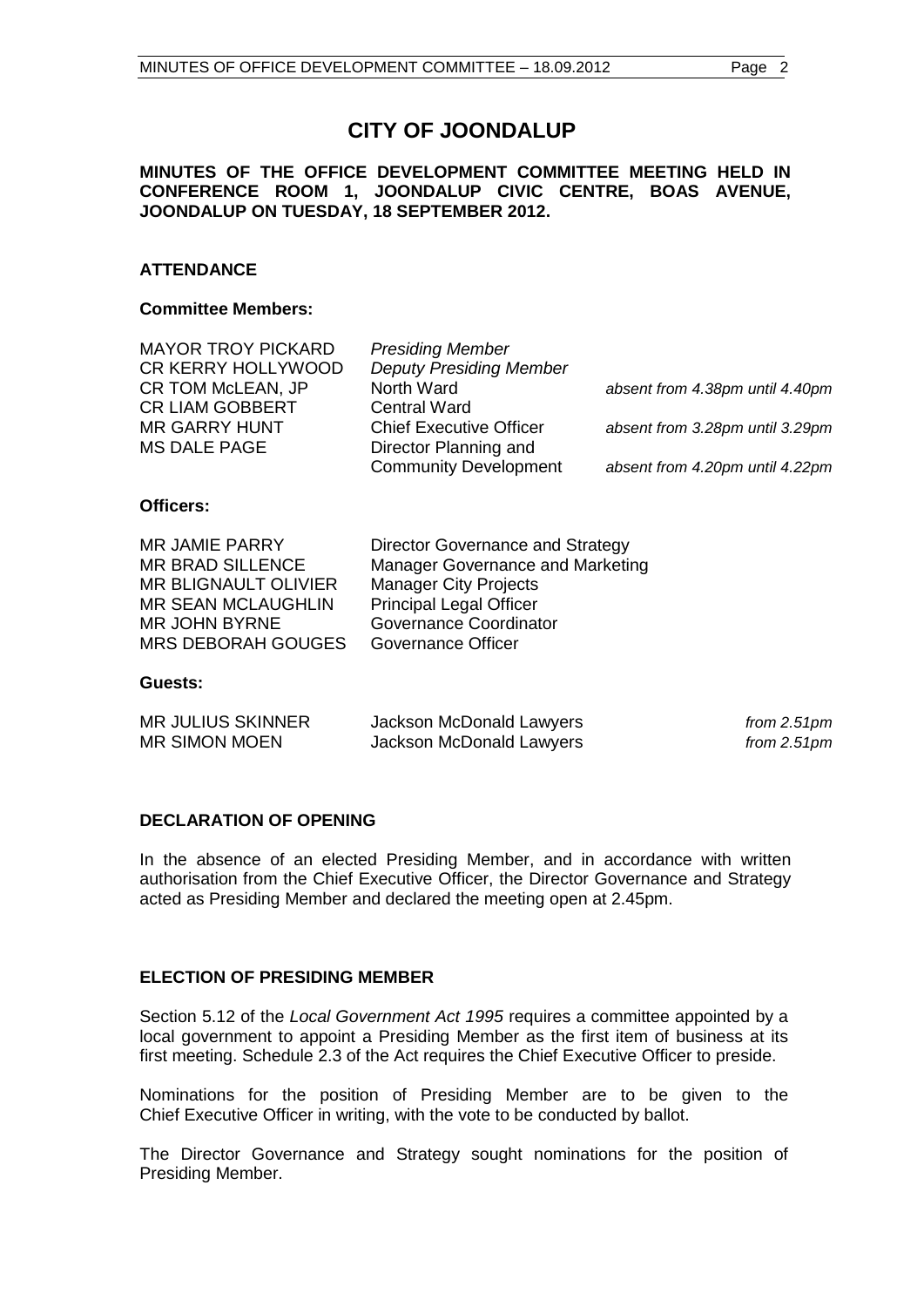There being no further nominations, Mayor Pickard was declared elected unopposed to the position of Presiding Member and assumed the Chair at 2.47pm.

#### <span id="page-3-0"></span>**ELECTION OF DEPUTY PRESIDING MEMBER**

It is advisable that the Committee appoints a Deputy Presiding Member, who would chair the meeting in the absence of the Presiding Member.

Mayor Pickard sought nominations for the position of Deputy Presiding Member.

Mayor Pickard nominated Cr Hollywood for the position of Deputy Presiding Member. Cr Hollywood accepted the nomination.

There being no further nominations, Cr Hollywood was declared elected unopposed to the position of Deputy Presiding Member.

#### <span id="page-3-1"></span>**PUBLIC QUESTION TIME**

Nil.

#### <span id="page-3-3"></span><span id="page-3-2"></span>**PUBLIC STATEMENT TIME**

Nil.

#### **APOLOGIES/LEAVE OF ABSENCE**

#### <span id="page-3-4"></span>**Leave of Absence previously approved**

Cr Russ Fishwick 29 September to 9 November 2012 inclusive.

#### **CONFIRMATION OF MINUTES**

<span id="page-3-5"></span>Nil.

#### **ANNOUNCEMENTS BY THE PRESIDING MEMBER WITHOUT DISCUSSION**

Nil.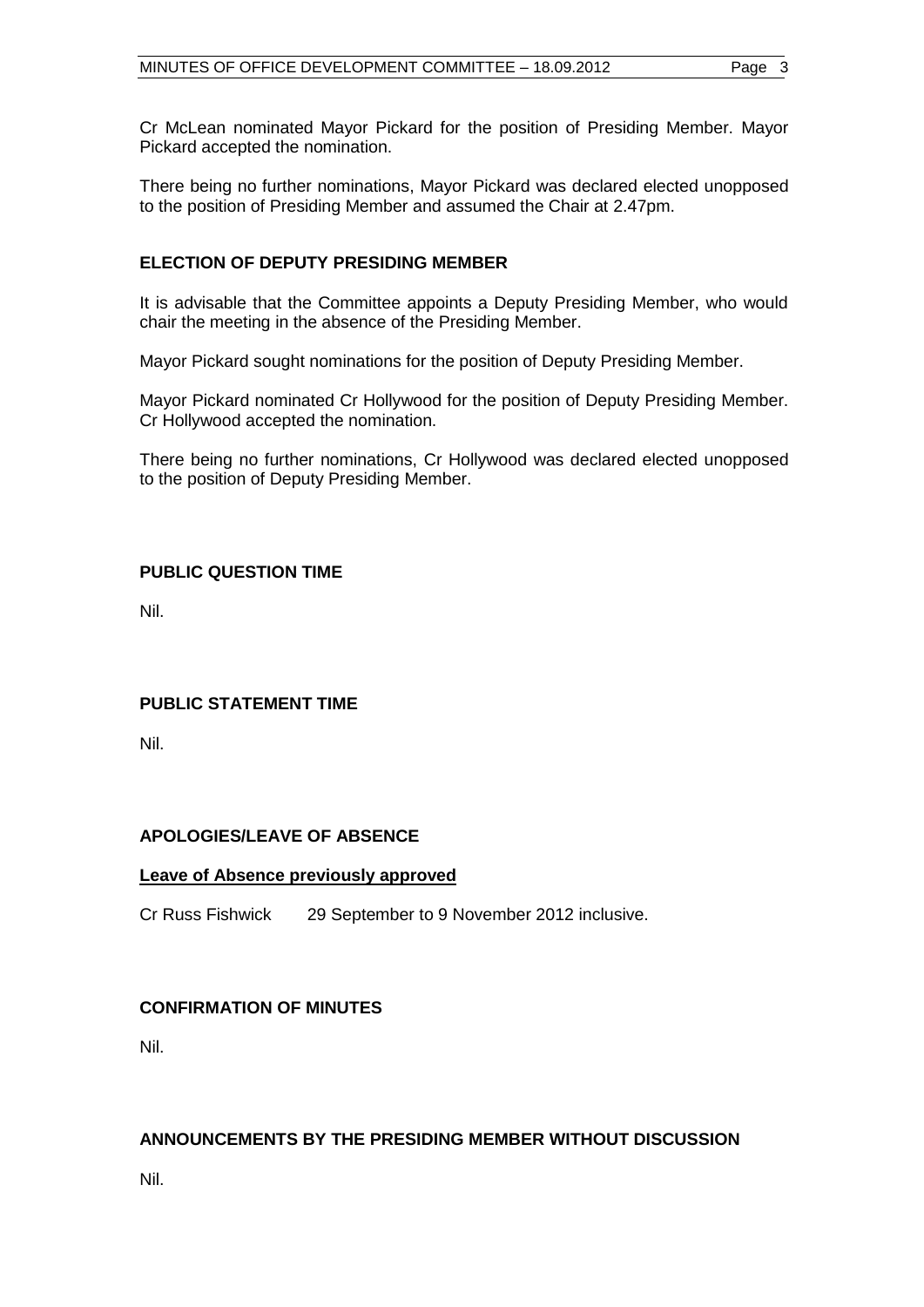#### <span id="page-4-0"></span>**DECLARATIONS OF INTEREST**

Nil.

#### <span id="page-4-1"></span>**IDENTIFICATION OF MATTERS FOR WHICH THE MEETING MAY SIT BEHIND CLOSED DOORS**

<span id="page-4-2"></span>Item 1, Joondalup City Centre Commercial Office Development.

#### **PETITIONS AND DEPUTATIONS**

Nil.

*Mr Julius Skinner and Mr Simon Moen of Jackson McDonald Lawyers entered the meeting, the time being 2.51pm.* 

#### **MOTION TO GO BEHIND CLOSED DOORS – [02154, 08122]**

**MOVED Mr Hunt, SECONDED Ms Page that the Office Development Committee:**

- **1 in accordance with Sections 5.23(2)(d) of the** *Local Government Act 1995* **and Clause 67 of the City's** *Standing Orders Local Law 2005***, RESOLVES to close the meeting to members of the public to consider the following items:** 
	- **1.1 Item 1, Joondalup City Centre Commercial Office Development as it relates to** *legal advice obtained, or which may be obtained, by a local government and which relates to a matter to be discussed at the meeting***; and**
- **2 PERMITS the following employees to remain in the meeting room during discussion on Item 1, Joondalup City Centre Commercial Office Development while the meeting is sitting behind closed doors as detailed in part 1 above:**
	- **Director Governance and Strategy, Mr Jamie Parry;**
	- **Manager Governance and Marketing, Mr Brad Sillence;**
	- **Manager City Projects, Mr Blignault Olivier;**
	- **Principal Legal Officer, Mr Sean McLaughlin;**
	- **Governance Coordinator, Mr John Byrne;**
	- **Governance Officer, Mrs Deborah Gouges;**
	- **Jackson McDonald Lawyers, Mr Simon Moen; and**
	- **Jackson McDonald Lawyers, Mr Julius Skinner.**

#### **The Motion was Put and CARRIED (6/0)**

**In favour of the Motion:** Mayor Pickard, Crs Gobbert, Hollywood and McLean, Mr Hunt and Ms Page.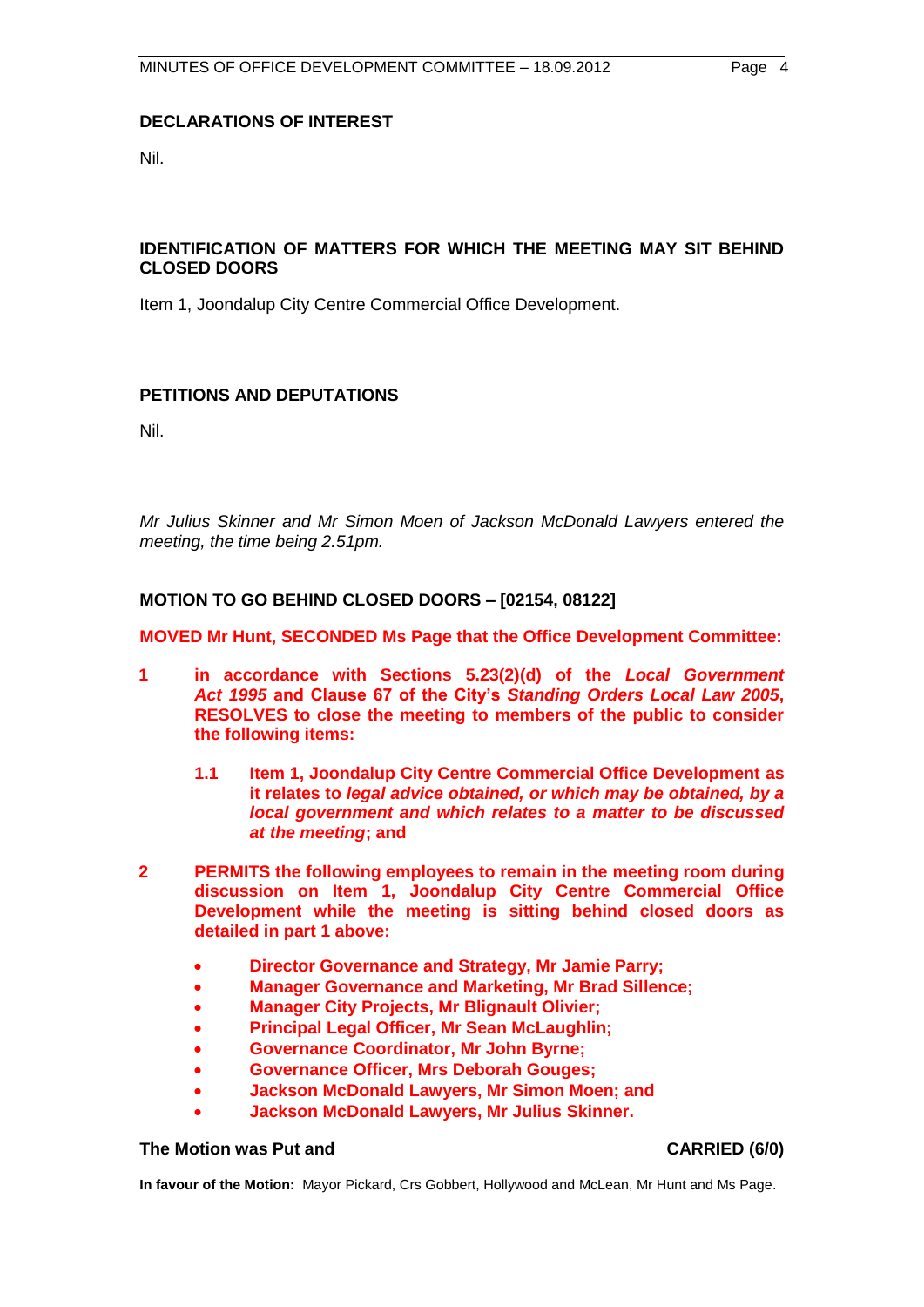#### **REPORTS**

<span id="page-5-0"></span>

| <b>ITEM1</b>                           | <b>JOONDALUP</b><br><b>DEVELOPMENT</b>                                                  | <b>CITY</b>                                                                             | <b>CENTRE</b> |    | <b>COMMERCIAL</b> | <b>OFFICE</b> |  |  |
|----------------------------------------|-----------------------------------------------------------------------------------------|-----------------------------------------------------------------------------------------|---------------|----|-------------------|---------------|--|--|
| <b>WARD:</b>                           | <b>North</b>                                                                            |                                                                                         |               |    |                   |               |  |  |
| <b>RESPONSIBLE</b><br><b>DIRECTOR:</b> | Mr Garry Hunt<br><b>Chief Executive Officer</b>                                         |                                                                                         |               |    |                   |               |  |  |
| <b>FILE NUMBER:</b>                    | 70512, 101515                                                                           |                                                                                         |               |    |                   |               |  |  |
| <b>ATTACHMENTS:</b>                    | Attachment 1                                                                            | Council<br>CJ122-06/12                                                                  | Decision      | 26 | June              | 2012          |  |  |
|                                        | Attachment 2                                                                            | Draft Request for Expressions of Interest -<br>Lot 496 (70) Davidson Terrace, Joondalup |               |    |                   |               |  |  |
|                                        | Attachment 3<br>Attachment 4                                                            | Draft Memorandum of Understanding<br>Draft Process Model                                |               |    |                   |               |  |  |
| (Please Note:                          | These attachments are confidential and will appear in the<br>official Minute Book only) |                                                                                         |               |    |                   |               |  |  |

This report is confidential in accordance with Section 5.23(2)(d) of the *Local Government Act 1995,* which also permits the meeting to be closed to the public for business relating to the following:

*Legal advice obtained, or which may be obtained, by a local government and which relates to a matter to be discussed at the meeting.*

A full report was provided to Elected Members and Committee Members under separate cover. The report is not for publication.

*The Chief Executive Officer left the meeting, the time being 3.28pm and returned at 3.29pm.* 

*The Director Planning and Community Development left the meeting, the time being 4.20pm and returned at 4.22pm.*

*Cr McLean left the meeting, the time being 4.38pm and returned at 4.40pm.*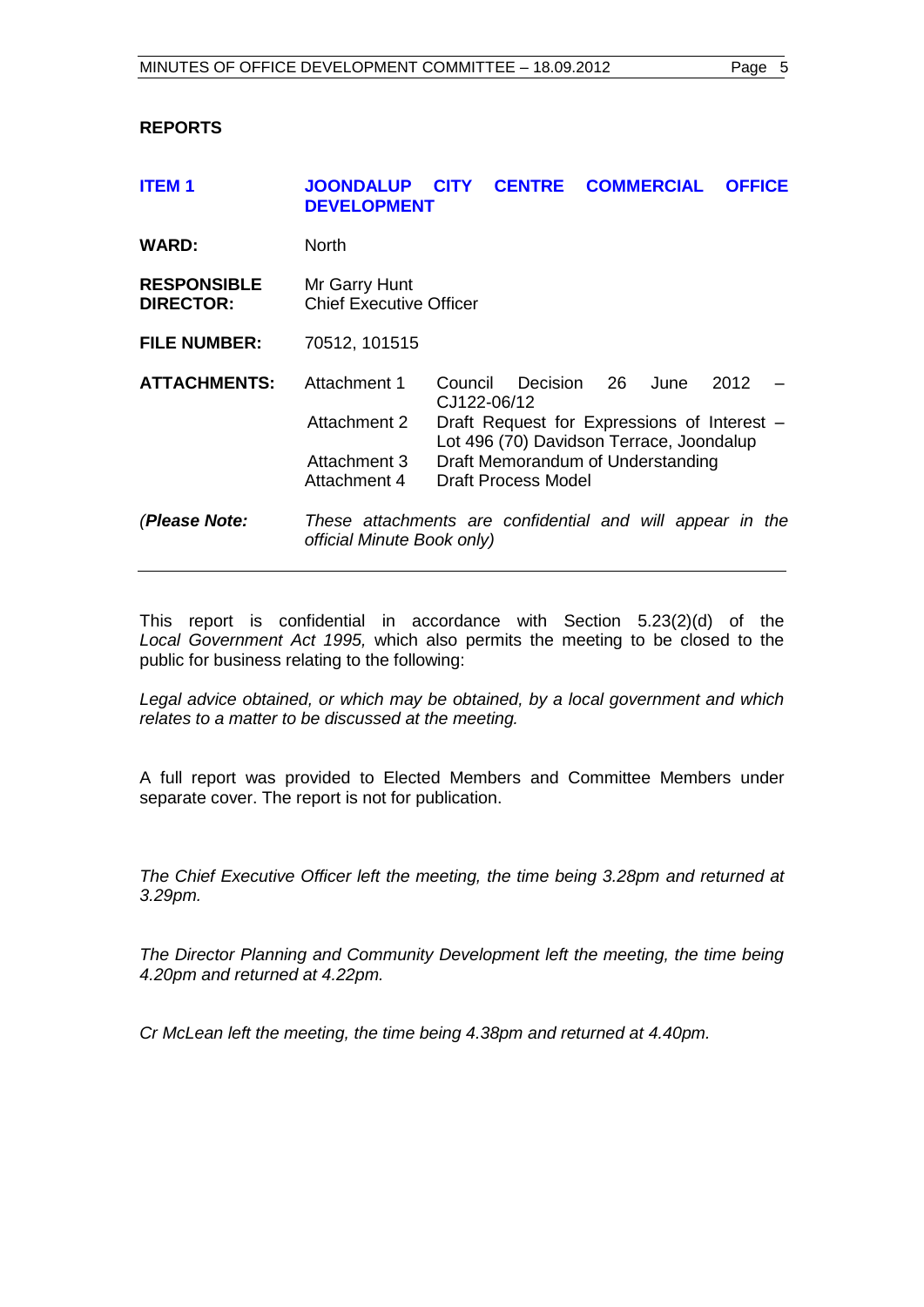#### **OFFICER'S RECOMMENDATION**

That the Office Development Committee:

- 1 NOTES the Joondalup City Centre Commercial Office Development Report including the draft Expression of Interest and Memorandum of Understanding documents;
- 2 ENDORSES the Expression of Interest and Memorandum of Understanding documents forming Attachments 2 and 3 of this Report; and
- 3 REQUESTS the Chief Executive Officer to initiate the Expression of Interest process as outlined in the Report.

**MOVED Mr Hunt, SECONDED Cr Hollywood that the Office Development Committee:**

- **1 NOTES the Joondalup City Centre Commercial Office Development Report including the draft Expression of Interest and Memorandum of Understanding documents;**
- **2 REQUESTS a further report be submitted to the Office Development Committee outlining the alterations to the Expression of Interest and Memorandum of Understanding documents detailed as Attachments 2 and 3 to this Report in alignment with discussions undertaken at the committee meeting held on 18 September 2012; and**
- **3 CONVENES the next Office Development Committee meeting to be held Monday, 8 October 2012 at 7.30am, in Conference Room 1.**

#### **The Motion was Put and CARRIED (6/0)**

**In favour of the Motion:** Mayor Pickard, Crs Gobbert, Hollywood and McLean, Mr Hunt and Ms Page.

#### **MOTION TO GO TO OPEN DOORS – [02154, 08122]**

**MOVED Cr Gobbert, SECONDED Ms Page that the Office Development Committee, in accordance with Clause 67(4) of the City's** *Standing Orders Local Law 2005***, RESOLVES the meeting be now held with OPEN DOORS.**

#### **The Motion was Put and CARRIED (6/0)**

**In favour of the Motion:** Mayor Pickard, Crs Gobbert, Hollywood and McLean, Mr Hunt and Ms Page.

*Doors opened at 5.03pm.* 

*No members of the public or press were present.*